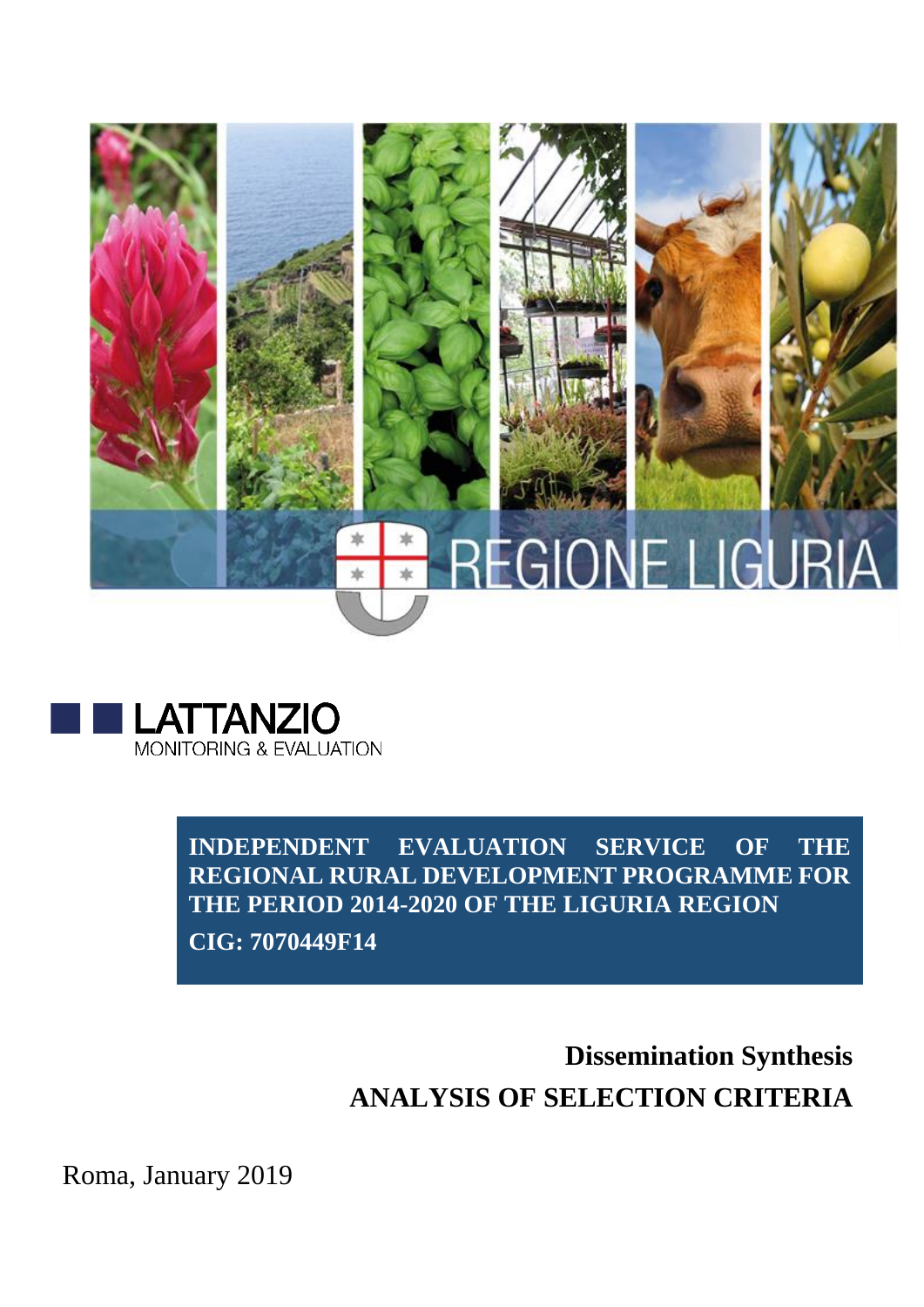Document drafted by: Dario Quatrini, Virgilio Buscemi, Paola Paris, Walter Antonio Canu, Fabrizio Tenna

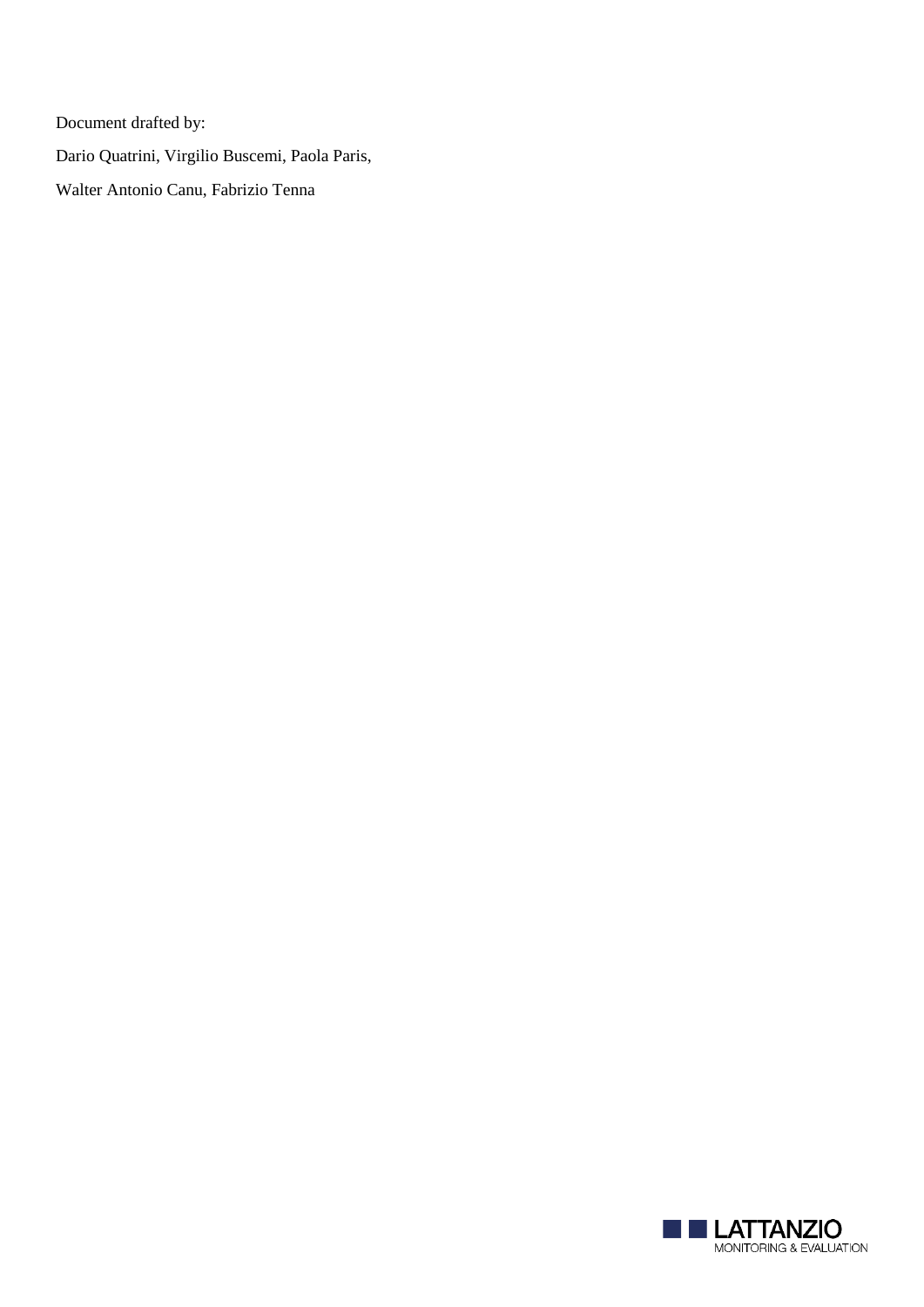# **1. Summary of the Thematic Report on the Analysis of the Liguria RDP selection criteria**

The Report to which this summary document refers provides an in-depth look at how the RDP is implemented in relation to the evaluation criteria used for setting scores and selecting applications for support under certain sub-measures.

The sub-measures in question are: 4.2 "Support for investments in the processing/marketing and/or development of agricultural products", 4.4 "Support for non-productive investments linked to the fulfilment of agri-climate and environmental objectives" and 6.4 "Investment in the creation and development of nonagricultural activities".

The evaluator's analysis was aimed at investigating the following questions:

- Are the criteria used significant in relation to the needs that emerged during the RDP programming phase?
- Are the criteria used consistent with the strategic objectives for rural development?
- Were the criteria used effective in selecting the projects that best serve the specific objectives of the measures concerned and the horizontal priorities of the Programme?

By revising the programme documents produced by the Liguria Region and the Regional Council's Deliberations concerning the implementation of the RDP Measures, the Evaluator was able to compare the main characteristics of the three sub-measures, including the relevant eligibility conditions, with the selection criteria adopted and then cross-reference the scores obtained from the instructed applications with some parameters specific to the companies applying for assistance.

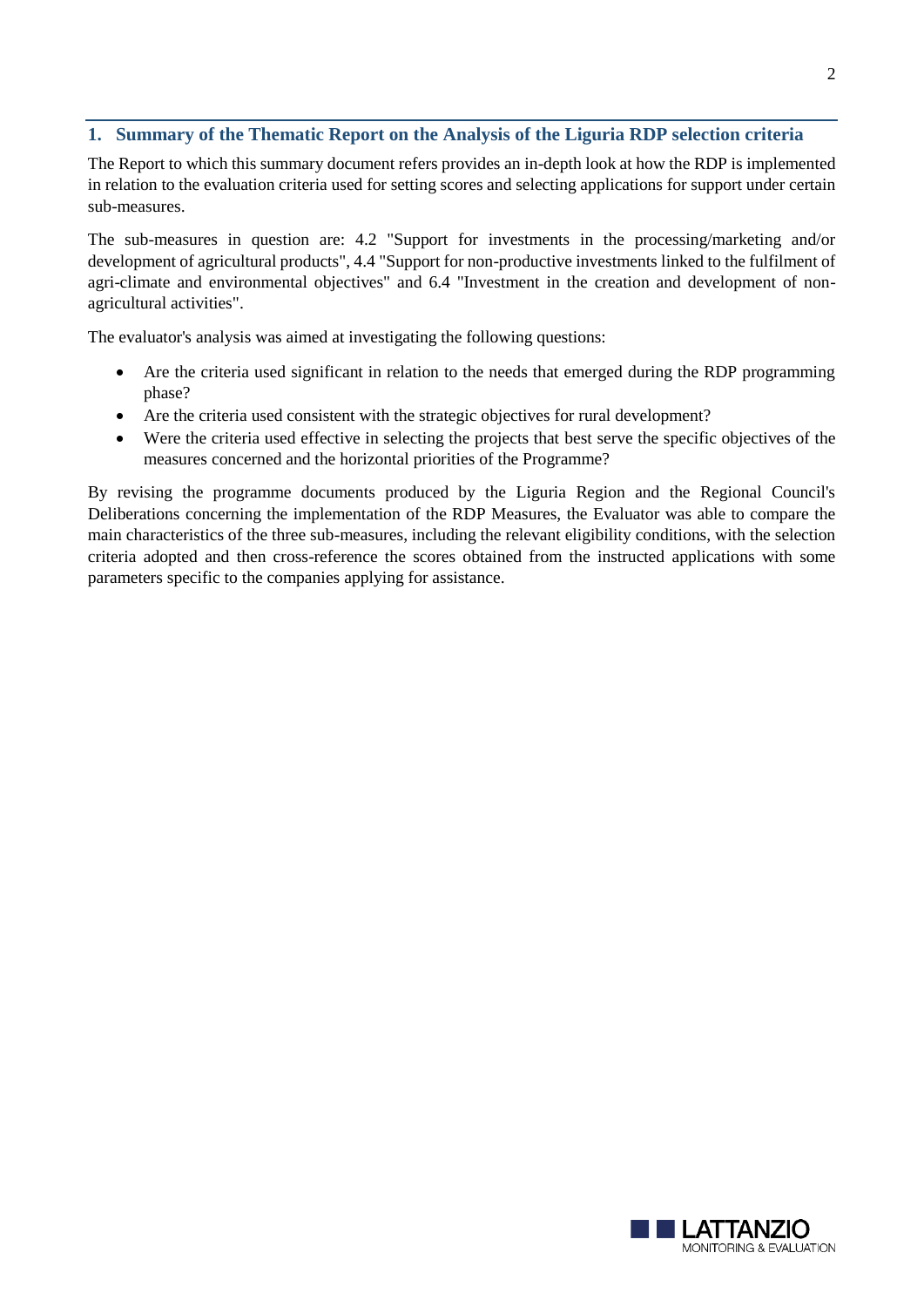## **2. Main elements emerging from the analysis of SM selection criteria 4.2**

For submeasure 4.2 "Support for investment in the processing/marketing and/or development of agricultural products", the criteria adopted are significant overall with **Needs 09 and 10**<sup>1</sup> and consistent with F**ocus Area 3A**, dedicated to improving the competitiveness of primary producers by better integrating them into the agrifood supply chain. The breakdown of the criteria is summarised in the table below.

| <b>Criteria</b> | Sub-criteria     | <b>Definition</b>                                                                                                                                                                                                                                                          |
|-----------------|------------------|----------------------------------------------------------------------------------------------------------------------------------------------------------------------------------------------------------------------------------------------------------------------------|
| C <sub>1</sub>  | C1.1             | Process innovation                                                                                                                                                                                                                                                         |
|                 | C1.2             | Product innovation                                                                                                                                                                                                                                                         |
|                 | C1.3             | Operations included in supply chain projects selected under measure 16.4                                                                                                                                                                                                   |
|                 | C1.4             | Operations that plan to reach a new target with unchanged geographical area                                                                                                                                                                                                |
|                 | C1.5             | Operations that plan to reach a new geographical area                                                                                                                                                                                                                      |
| <b>Criteria</b> | Sub-criteria     | <b>Definition</b>                                                                                                                                                                                                                                                          |
| C <sub>2</sub>  | C <sub>2.1</sub> | Operations carried out by associated farmers                                                                                                                                                                                                                               |
| Criteria        | Sub-criteria     | <b>Definition</b>                                                                                                                                                                                                                                                          |
| C <sub>3</sub>  | C <sub>3.1</sub> | Flower products MPS / EUROGAP                                                                                                                                                                                                                                              |
|                 | C3.2             | PGI products                                                                                                                                                                                                                                                               |
|                 | C3.3             | PDO products                                                                                                                                                                                                                                                               |
|                 | C <sub>3.4</sub> | Organic products (can be combined with the previous ones)                                                                                                                                                                                                                  |
| <b>Criteria</b> | Sub-criteria     | <b>Definition</b>                                                                                                                                                                                                                                                          |
| C4              | C4.1             | Investments that lead to an increase in work safety conditions                                                                                                                                                                                                             |
| Criteria        | Sub-criteria     | <b>Definition</b>                                                                                                                                                                                                                                                          |
| C <sub>5</sub>  | C5.1             | Investments with environmental added value, including investments that lead to an improvement in<br>waste management in terms of reduction, prevention, recycling and reuse of waste if they contribute<br>to the reduction of energy and water consumption and emissions. |

**Table 1 - SM selection criteria/sub-criteria 4.2**

-

By comparing the average scores assigned to the applications eligible for funding for each criterion with the relative maximum score that can be pursued, the two **criteria C1 and C5** are discriminating, which, by assigning the highest shares of overall score and being on average rather present among the applications analysed, **are those that have contributed significantly to the composition of the ranking**.



**Figure 1 - SM 4.2: Average and maximum scores of eligible applications per criterion** 



<sup>&</sup>lt;sup>1</sup> N09. Supporting company restructuring and conversion processes towards market-oriented production; F10 Stimulating investments in support of competitiveness and innovation.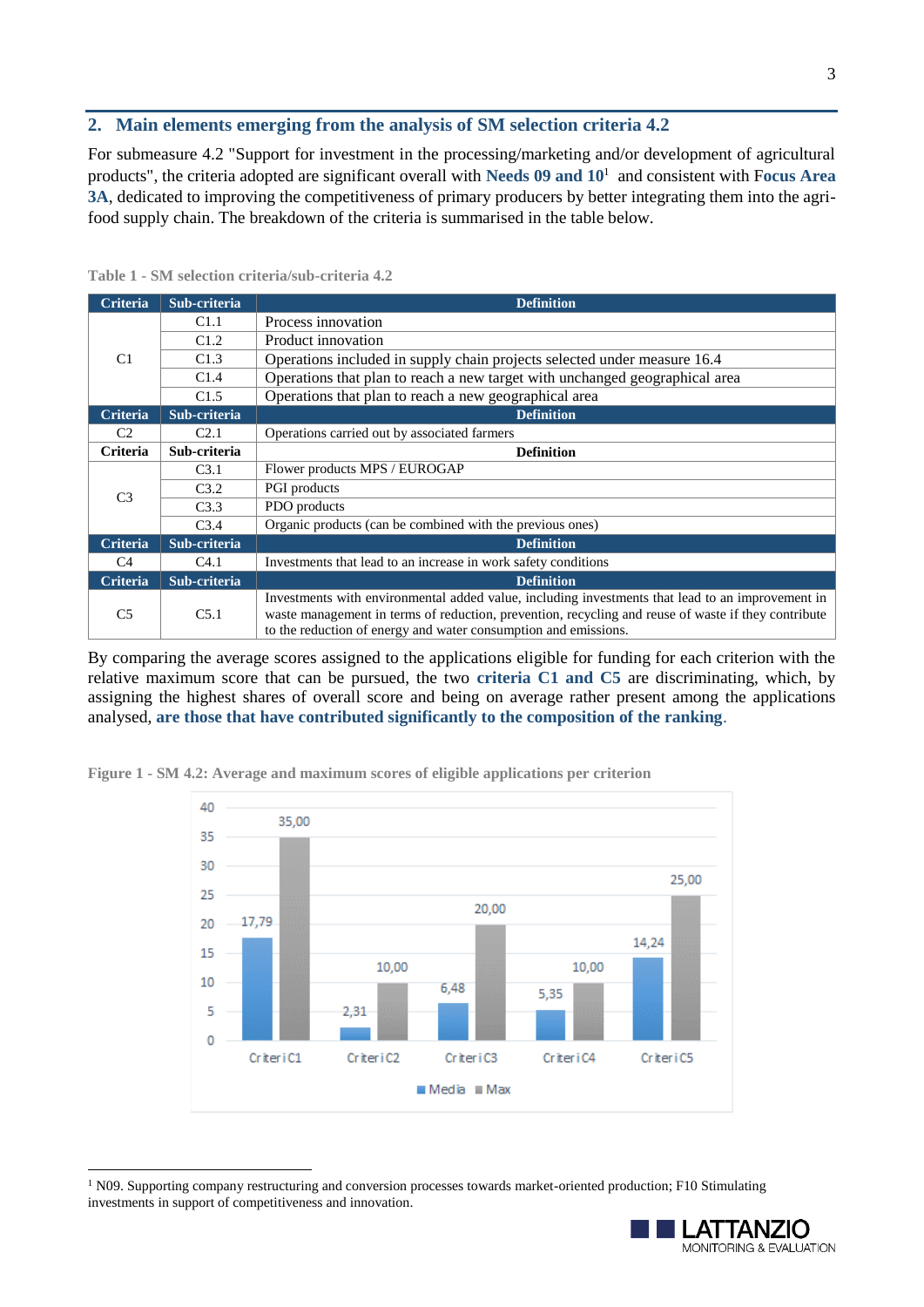From the analyses carried out it can be seen that, in terms of the **location of interventions by area**, the questions related to interventions located in **rural areas with development problems** (D areas) achieved an average score (50.59) higher than the others, thus being favoured.

Moreover, it is evident that the **economic dimension is a factor strongly influencing** the determination of the score generated by the selection criteria, highlighting how the **average score achieved increases as the amount requested increases.**

## **3. Main elements emerging from the analysis of SM selection criteria 4.4**

For sub-measure 4.4 "Support for non-productive investments related to the fulfilment of agri-environmentclimate objectives", the criteria adopted are significant overall in relation to the **Needs 13**<sup>2</sup> and consistent with the **Focus Area 4A**, dedicated to safeguarding, restoring and improving biodiversity. The breakdown of the criteria is summarised in the following table

| <b>Criteria</b>                                                                                                                    | <b>Declination</b>                                                                                                                                  |  |
|------------------------------------------------------------------------------------------------------------------------------------|-----------------------------------------------------------------------------------------------------------------------------------------------------|--|
| Investments in national and regional parks and "Natura 2000" areas                                                                 | 0.25 points for each percentage point % incidence of<br>interventions located in Natura 2000 parks and areas<br>compared to the total interventions |  |
| Operations carried out by beneficiaries of measures 10 or 11 of the<br><b>RDP</b>                                                  | - Beneficiaries Size $10 = 15$ points<br>- Beneficiaries Measure $11 = 25$ points                                                                   |  |
| Restoration of drywall                                                                                                             | 0.3 points for each percentage point % of total investments<br>in drywall restoration                                                               |  |
| Dry stone walls: location of interventions in areas of greatest<br>criticality according to relevant analyses at river basin level | 0.2 points for each point % incidence of interventions<br>located in areas of greater criticality than the total number of<br>interventions         |  |

**Table 2 - - Sub-measure selection criteria/sub-criteria 4.4**

The following table shows the characteristics of the selection criteria adopted and the average score achieved for each of them (the second criterion was distinguished between adherence to Measure 10 and Measure 11).

**Table 3 - SM 4.4: Characteristics of the selection criteria and scores achieved**

| <b>Criterio</b>                                                                                                                    | Punteggio medio su<br>domande istruite | % sul valore max<br>conseguibile |
|------------------------------------------------------------------------------------------------------------------------------------|----------------------------------------|----------------------------------|
| Investments in national and regional parks and "Natura 2000" areas                                                                 | 7.08                                   | 28%                              |
| Operations carried out by beneficiaries of measure 10 of the RDP                                                                   | 2.70                                   | 18%                              |
| Operations carried out by beneficiaries of measure 11 of the RDP                                                                   | 1.25                                   | 5%                               |
| Restoration of drywall                                                                                                             | 30.00                                  | 100%                             |
| Dry stone walls: location of interventions in areas of greatest criticality<br>according to relevant analyses at river basin level | 6,84                                   | 34%                              |

From the table it can be seen that the **type of interventions subsidised was not diversified**, since: all the applications examined included actions for the restoration of drywall. Likewise, the beneficiaries' adherence to measures 10 and 11 was very limited. The ranking was therefore almost exclusively attributable to the **location of the interventions**, with specific reference to interventions in **parks or in Natura 2000 areas** and

1



<sup>&</sup>lt;sup>2</sup> F13. Restoration and maintenance of the elements of the agro-forestry landscape and local eco-forestry systems.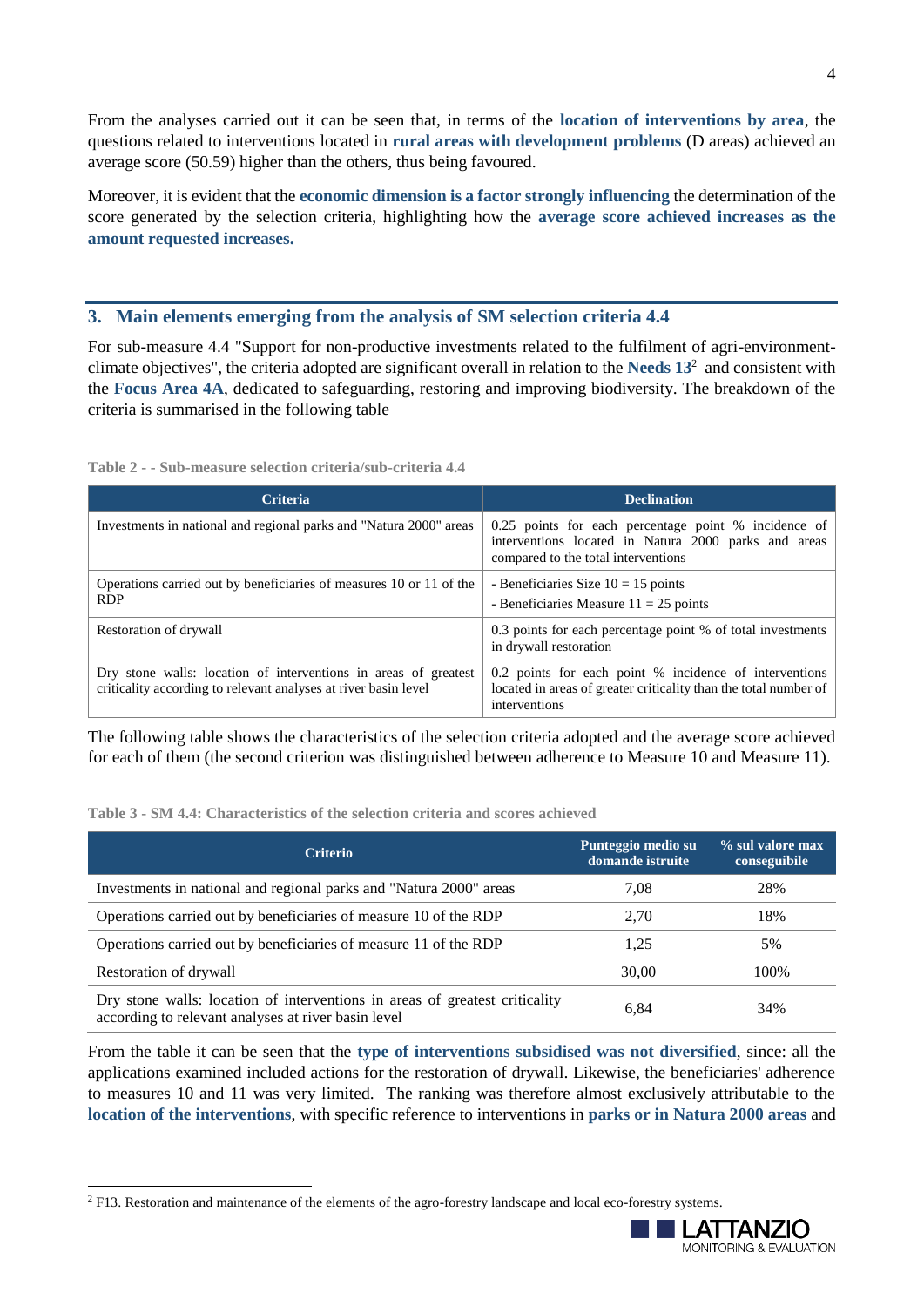in **critical areas**. For both types of intervention, the best performance was recorded in urban and peri-urban areas (Areas A).

# **4. Main elements emerging from the analysis of SM selection criteria 6.4**

For submeasure 6.4 "Investment in the creation and development of non-agricultural activities", the criteria adopted are significant overall with **Need 15**<sup>3</sup> and consistent with **Focus Area 2A**, dedicated to improving the economic performance of all farms and encouraging the restructuring and modernisation of farms. The breakdown of the criteria is summarised in the table below.

| <b>Criteria</b>                            | <b>Declination</b>                                                                                                                                                                                                                                                                                                                                                                |
|--------------------------------------------|-----------------------------------------------------------------------------------------------------------------------------------------------------------------------------------------------------------------------------------------------------------------------------------------------------------------------------------------------------------------------------------|
| Job-creating investments                   | 5 points for each full-time job (or full time equivalent) created.                                                                                                                                                                                                                                                                                                                |
| Age of the beneficiary                     | - from 18 years to 25 years = 30 points<br>- from 26 years to 40 years = 25 points<br>- from 41 years to 50 years $= 20$ points<br>- from 50 years to 60 years = 10 points<br>$-61$ years and over $= 5$ points                                                                                                                                                                   |
| Investments made in rural<br>areas C and D | - Areas $C = 17$ points<br>- Areas $D = 27$ points                                                                                                                                                                                                                                                                                                                                |
| Ratio between costs and<br>benefits        | Based on the demand for support, the ratio between investment needs and jobs<br>maintained is calculated:<br>- up to 30,000 $\epsilon$ /job = 28 points<br>- from 30,001 to 50,000 $\epsilon$ /job = 25 points<br>- from 50,001 to 75,000 $\epsilon$ /job = 20 points<br>- from 75,001 to 100,000 $\epsilon$ /job = 15 points<br>- over $100,000 \text{ } \infty$ /job = 8 points |

**Table 4 - Sub-measure selection criteria/sub-criteria 6.4**

The analysis of the average and maximum scores for each criterion shows a clear **correspondence between the scores attributed to the criteria and the actual feedback on the applications submitted**. In the case of the criterion concerning the location of the intervention in rural areas C and D, in particular, the average score is even 72% of the maximum score obtainable. Slightly lower but still very positive the performance of the criteria related to the cost/benefit ratio (61%) and to the age of the beneficiaries (59%), while the criterion that gave the lowest score to the applications was the one related to the creation of new jobs (22% of the maximum score).

1



<sup>&</sup>lt;sup>3</sup> N15. Encourage the development of new production models oriented to the diversification of farms in rural areas.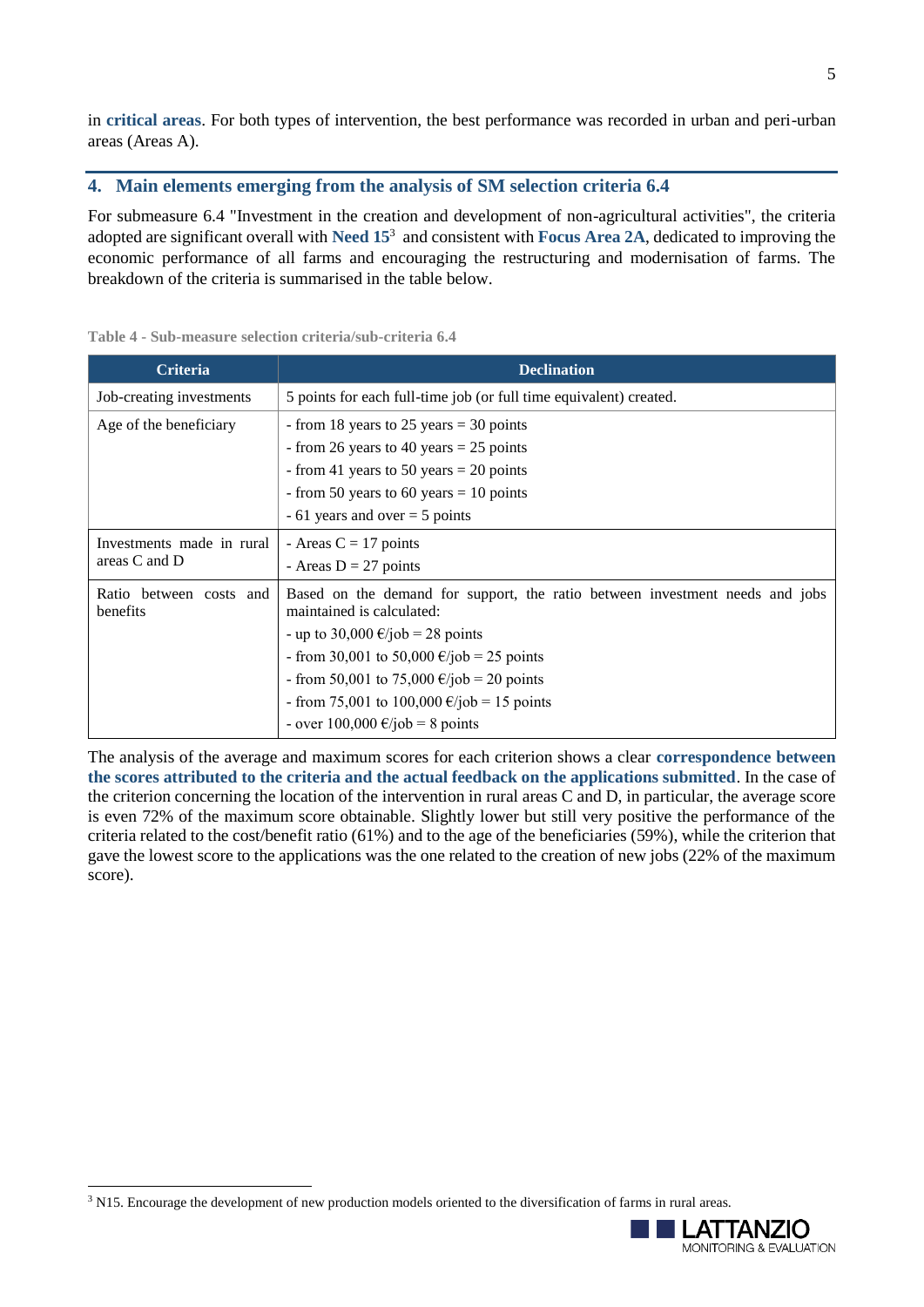



**Figure 3 - SM 6.4: % comparison of average and maximum scores per criterion**



If we cross-reference the scores of the various criteria with the RDP areas, it can be seen that the applications with interventions in type A areas show a lower performance than those in areas C and D. By declining the score by individual criteria, the geographical location in areas A expresses a slightly higher average score with regard to the number of jobs created.

With regard to the amounts requested, an inversely proportional **link emerges between the economic dimension of the intervention and the outcome of the punctuation process**. The contribution of the cost/benefit criterion is therefore decisive in generating a benefit to a lesser extent as the economic dimension grows, while as far as the age and new employment criteria are concerned, the trend is diametrically opposed.

### **5. Conclusions and recommendations**

If the coherence analysis provided a picture of perfect correspondence between the scores assigned to the selection criteria/sub-criteria with respect to the objectives and the specific priority intervention needs that emerged from the SWOT analysis, the effectiveness analysis, through a precise examination of the impact of the criteria on the determination of the final rankings for each submeasure, made it possible to identify those who performed a discriminating function and those who made a little significant contribution.

6